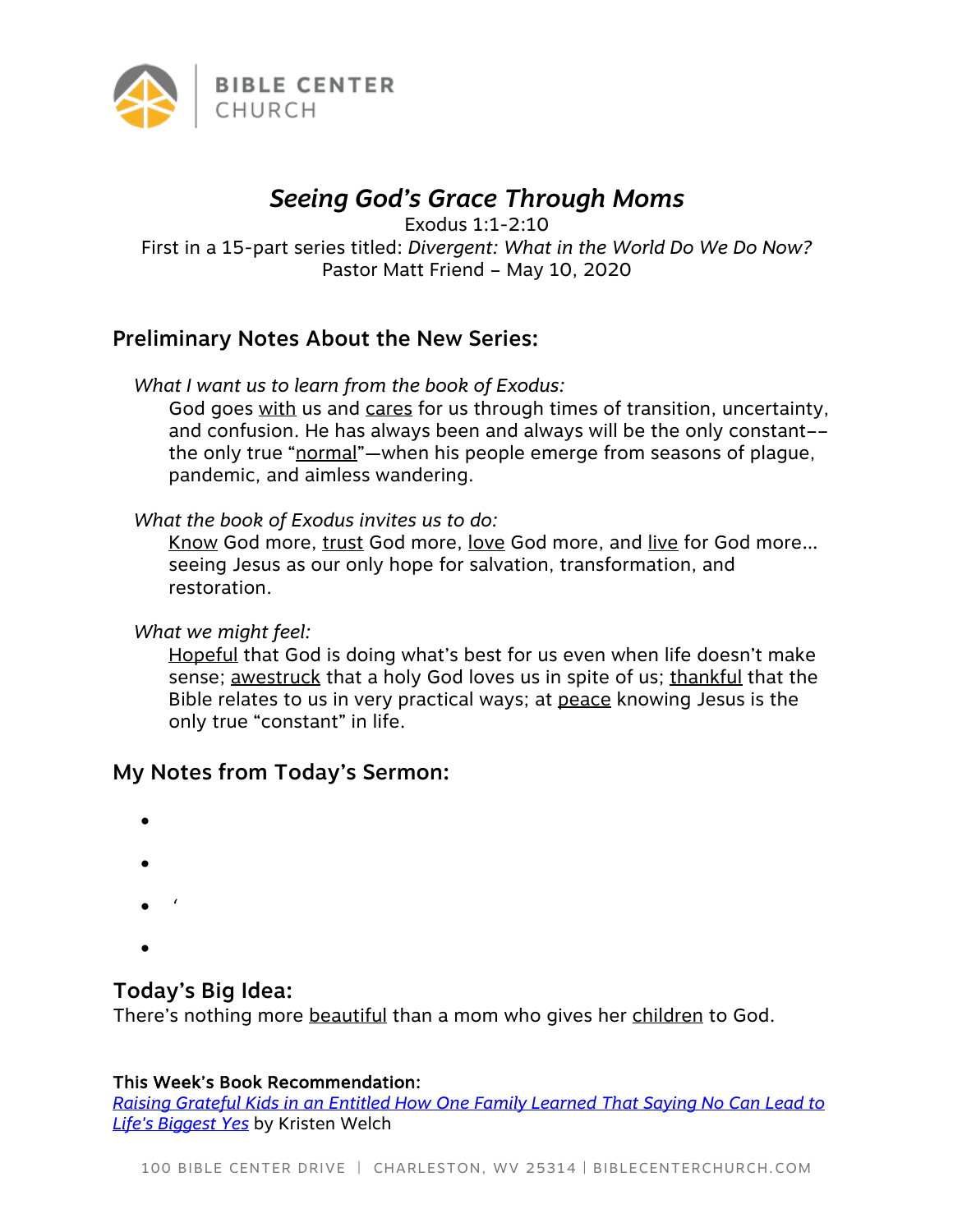

# *Historical framework for the Exodus Series*

### *7 Notable Egyptian Pharaohs from the Eighteenth Dynasty*

#1. Ahmose I (c. 1550 BC) – Expelled foreign rulers (the "Hyksos") from Egypt, founded Egypt's eighteenth dynasty, united Upper and Lower Egypt, and began enslaving the Hebrews around the 300-year mark of their 400-year sojourn in Egypt, as recorded by Moses in Exodus 1:8-14. (Since the Hebrews were Semitic relatives of the *Hyksos*, it is believed Ahmose I and his successors never trusted them.) He reorganized Egypt's administration, reopened quarries, mines and trade routes, and launched massive construction projects that had not been undertaken since the Middle Kingdom. His building program culminated in the construction of the last pyramid (now in ruins) built by native Egyptian rulers. Ahmose's reign laid a foundation for the New Kingdom under which Egyptian power reached its peak. His mummy was discovered in the Deir el-Bahri Cache above the Mortuary Temple of Hatshepsut, revealed in 1881.

#2. Amenhotep I (c. 1525 BC) – The son of Ahmose I, he continued his father's public works projects requiring thousands of Hebrew slaves. He is often considered the king who degreed the private/midwife infanticide of Exodus 1:15-21. He extended Egypt's southern boundaries into Nubia (modern Sudan). His mummy was discovered in the Deir el-Bahri Cache above the Mortuary Temple of Hatshepsut, revealed in 1881.

#3. Thutmose I (c. 1505 BC) – Married to Ahmose, who was (most likely) Amenhotep's sister, he continued Amenhotep's southern expansion into Nubia (Sudan) while simultaneously enlarging Egypt's northern border into Syria. He is commonly thought to be the Pharaoh who initiated the final public genocide recorded in Exodus 1:22, with Moses likely born in his reign. He is equally famous for being Queen Hatshepsut's dad and, mostly likely, Moses' adopted grandfather. His mummy was discovered in the Deir el-Bahri Cache above the Mortuary Temple of Hatshepsut, revealed in 1881.

#4. Thutmose II (c. 1485 BC) – As the son of Thutmose I and a lesser-known wife, Mutnofret, he married his royal half-sister, Hatshepsut, Thutmose I's prized daughter. He was a weak king who died under mysterious circumstances, likely from disease. On his deathbed, he named his son (of a concubine), Thutmose III, as successor. His mummy was discovered in the Deir el-Bahri Cache above the Mortuary Temple of Hatshepsut, revealed in 1881.

#5. Hatshepsut (c. 1480 BC) – As the the only surviving daughter of Thutmose I with his favorite wife, Ahmose, Hatshepsut proclaimed herself Pharaoh after her husband's (Thutmose II) death. She was the second historically-confirmed female pharaoh, the first being Sobekneferu three centuries earlier. Hatshepsut is commonly thought to be the princess who found Moses in the Nile and adopted him. (As listed above, she also became Thutmose III's step-mom, creating a bitter rivalry between Moses and Thutmose III). She was a strong leader like her mother. In 1903, Howard Carter discovered her mummy in the Valley of the Kings.